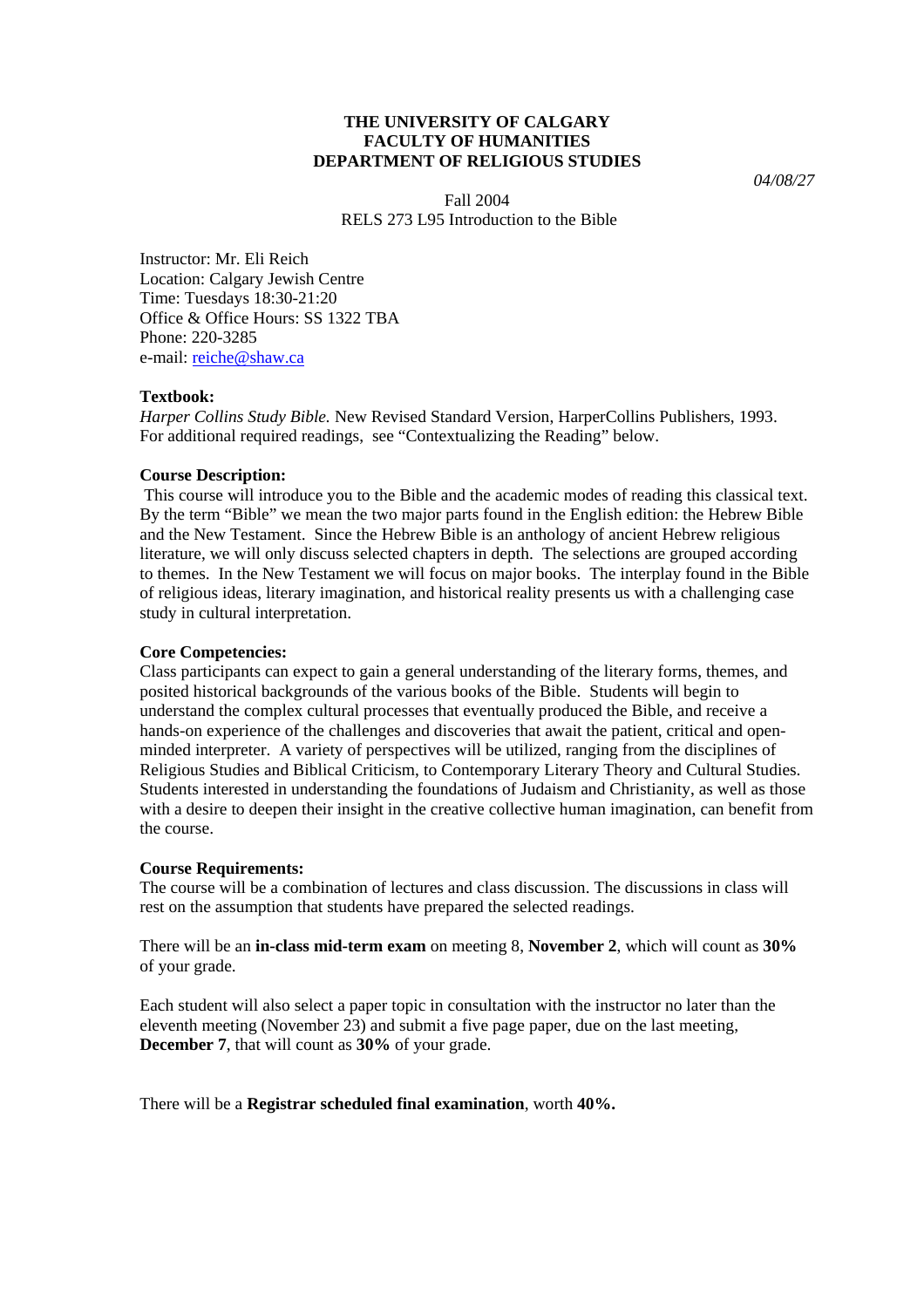#### **Grading:**

A numerical mark will be given for each course requirement. A letter grade will be assigned on the following number and letter grade scheme:

| A+ | $100 - 96$ | $95 - 90$ | A- | $89 - 85$ |
|----|------------|-----------|----|-----------|
|    | $84 - 80$  | 79 - 75   | В- | 74 - 70   |
|    | $69 - 65$  | $64 - 60$ |    | 59 - 55   |
|    | $54 - 53$  | $52 - 50$ |    | Under 50  |

N.B. All written assignments will be graded with regard to both form and content.

## Recording of lectures:

 Recording any part of any lectures in any form must first approved be by the instructor in writing and is for individual private study only. See current Calendar, Tape recording of Lectures.

### Academic Honesty:

 Students should be familiar with University regulations regarding academic integrity; see relevant pages in the current University Calendar.

# Academic Accommodation:

 If you are a student with a disability who requires academic accommodation and have not registered with the Disability Resource Centre, please contact their office at 220-8237. Students who have not registered with the Disability Resource Centre are not eligible for formal academic accommodation. Once registered, please discuss any upcoming tests/examinations with the instructor two weeks before the scheduled date.

### Withdrawing from courses:

 Please note the information regarding withdrawals and fee refunds in the Academic Schedule of the current University Calendar.

## Gnosis:

 *Gnosis is the Religious Studies Student Club. For membership or more information please email: [gnosis@ucalgary.ca](mailto:gnosis@ucalgary.ca) or visit http://www.ucalgary.ca/~gnosis.*